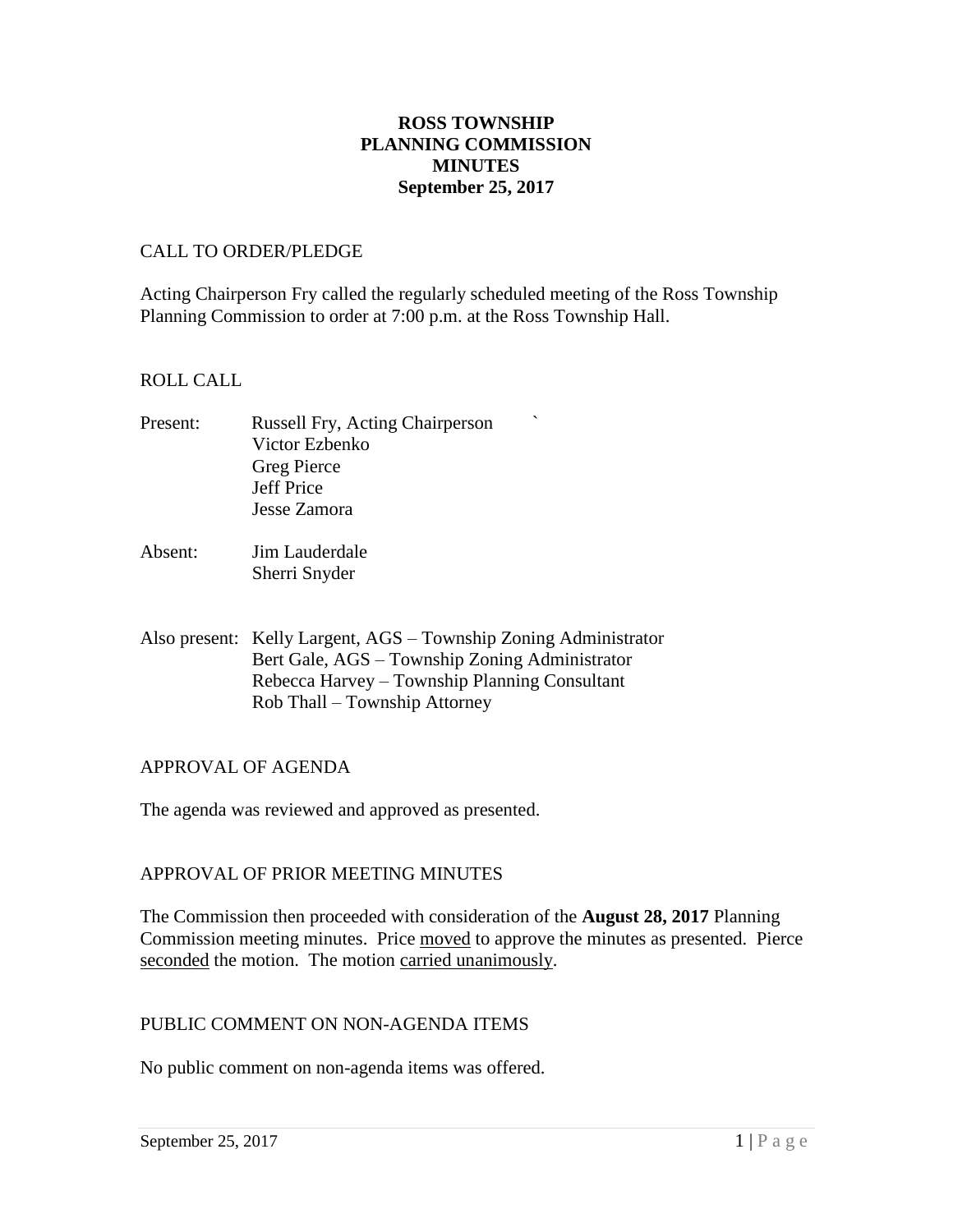#### NEW BUSINESS

1. Public Hearing – Expansion of Nonconforming Building (Roehr)

The next matter to come before the Commission was consideration of the request by Bernard and Nydia Roehr for special land use permit/site plan review for the proposed alteration/expansion of a legal nonconforming dwelling. The subject property is located at 1542 Burlington Drive and is within the R-1 District.

Acting Chairperson Fry opened the public hearing. Gale gave an overview of the proposal, noting that the existing dwelling is a lawfully nonconforming building due to lot coverage and setbacks. He stated that the applicant proposes a 212 sq ft addition to the existing house which constitutes an expansion of a nonconforming building and is subject to special land use permit/site plan review pursuant to Section 22.3 – Expansion of Nonconforming Use or Building. Gale further noted that the proposed addition will serve to increase the lot coverage and be located within the required rear setback area and so will also require variance approval from the Zoning Board of Appeals.

Attorney Thall questioned why 2 sets of drawings were presented in conjunction with the application and requested clarification as to which drawing was being requested for consideration.

Richard Schramm, project architect, and Nydia Roehr were present on behalf of the application. Mr. Schramm stated that 2 different drawings (dated 8.11.16) had been submitted with the application to demonstrate 2 different sizes/dimensions for the proposed building addition. He then presented a third drawing (dated 9.18.17) showing a revised proposal for the building addition.

Mr. Schramm stated that the proposed addition has now been reduced to approximately 114 sq ft. He noted the following:

- The addition is small but will enhance the livability of the residence.
- The upgrade will increase the life of the house and represent an improvement to the neighborhood in general.
- The expansion is being proposed only where space allows.
- The proposed addition will meet the side (south) yard setback requirement.
- Modifications to the roof are also proposed that will remove an existing encroachment along the east property line.
- The proposed addition will extend into the rear yard setback, similar to the existing house, and increase the already nonconforming lot coverage on the site.
- The 'promenade' along the waterfront cannot be included in the lot area for the site which has created a 'lot coverage' limitation.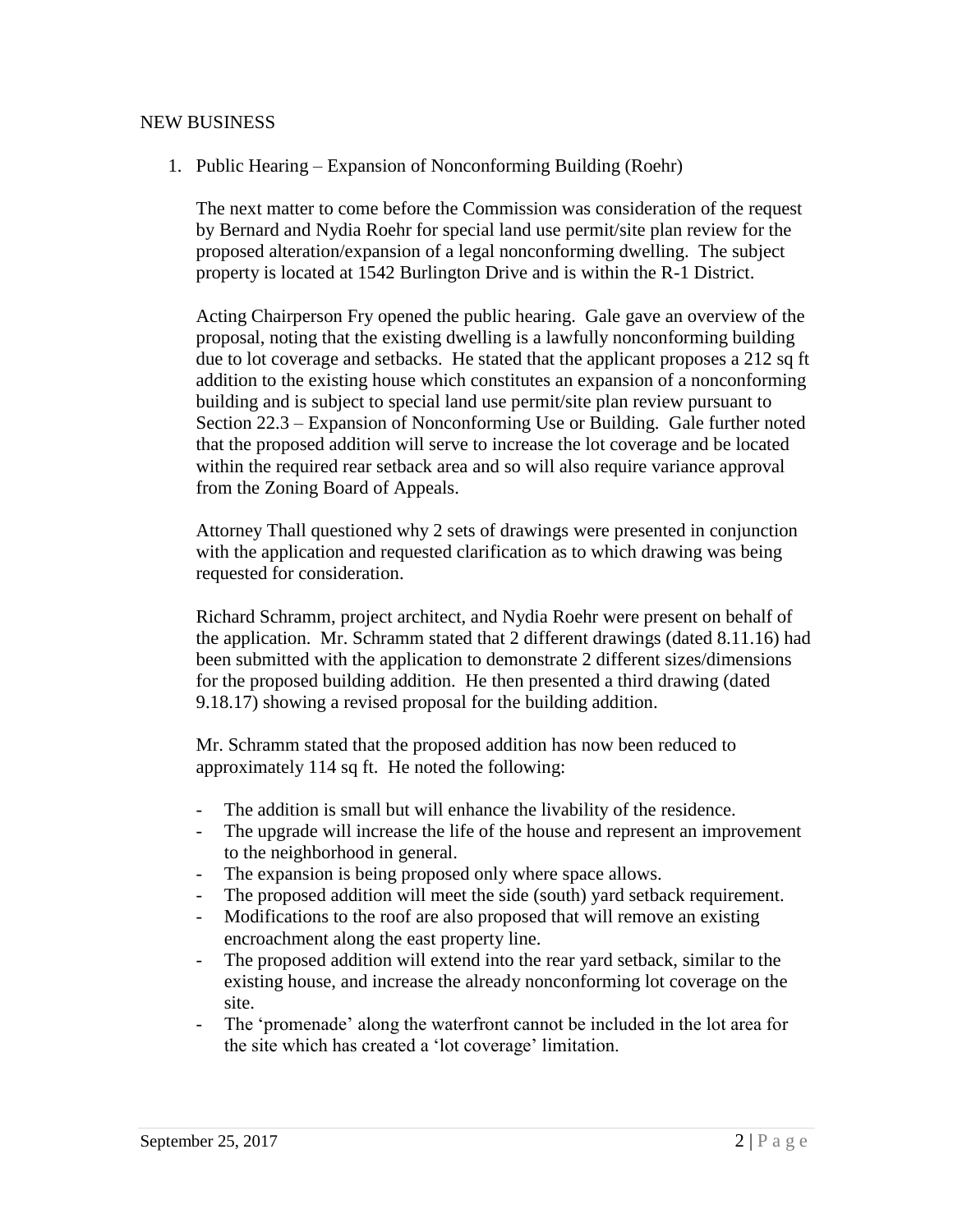No public comment was offered on the matter. Acting Chairperson Fry referenced a letter of support received from Richard and Joanne Chamberlin and comments of support provided from Kai Free to the Township Office. He then closed the public comment portion of the public hearing.

The Commission proceeded with a review of the proposal pursuant to the Special Land Use Criteria set forth in Section 19.3. The following conclusions were noted: the existing house is the smallest house in the neighborhood and the proposed addition will not appear out of character with the area; the proposed addition will meet the waterfront setback requirement and result in minimal change to the existing lot coverage on the site; the proposed addition will not result in an increase in density or a change in required parking; neighboring properties have expressed support for the proposal; and, the proposed addition is small and will represent an improvement to the property.

In review of the site plan pursuant to Section 21.4, the following was noted:

b. – the setback lines are not shown; but AGS confirmed the measurements provided

c. – the heights of buildings within 100 ft of the property are not shown; it was noted that the buildings in the area are currently taller than the subject house

e. – the parking area is shown but is located entirely within the abutting road right-of-way; no change to the existing layout is proposed o. – building elevations have been provided; the floor plan is missing but is not necessary for a residence.

In review of the site plan pursuant to Section 21.6, it was highlighted that the proposal will result in the removal of an existing encroachment; the existing house is small but already exceeds the maximum lot coverage allowed and extends into the rear setback – the small addition will have no significant impact on existing conditions; and, neighbors have expressed support for the proposal.

In response to Commission questions, Mr. Schramm confirmed that the most recent site plan with the reduced building addition will result in an increase in the lot coverage from 44% to 48% and provide for a 15 ft rear setback. He added that eaves/gutters will be used along the west roof line to direct the storm water toward the lake and avoid runoff onto the property adjacent to the west.

It was determined that the site plan presented was acceptable (per Section 21.4) and that the proposal meets the Site Plan Review Criteria set forth in Section 21.6.

It was reiterated that the above findings were based on the application documents presented and the representations made by the applicant at the meeting.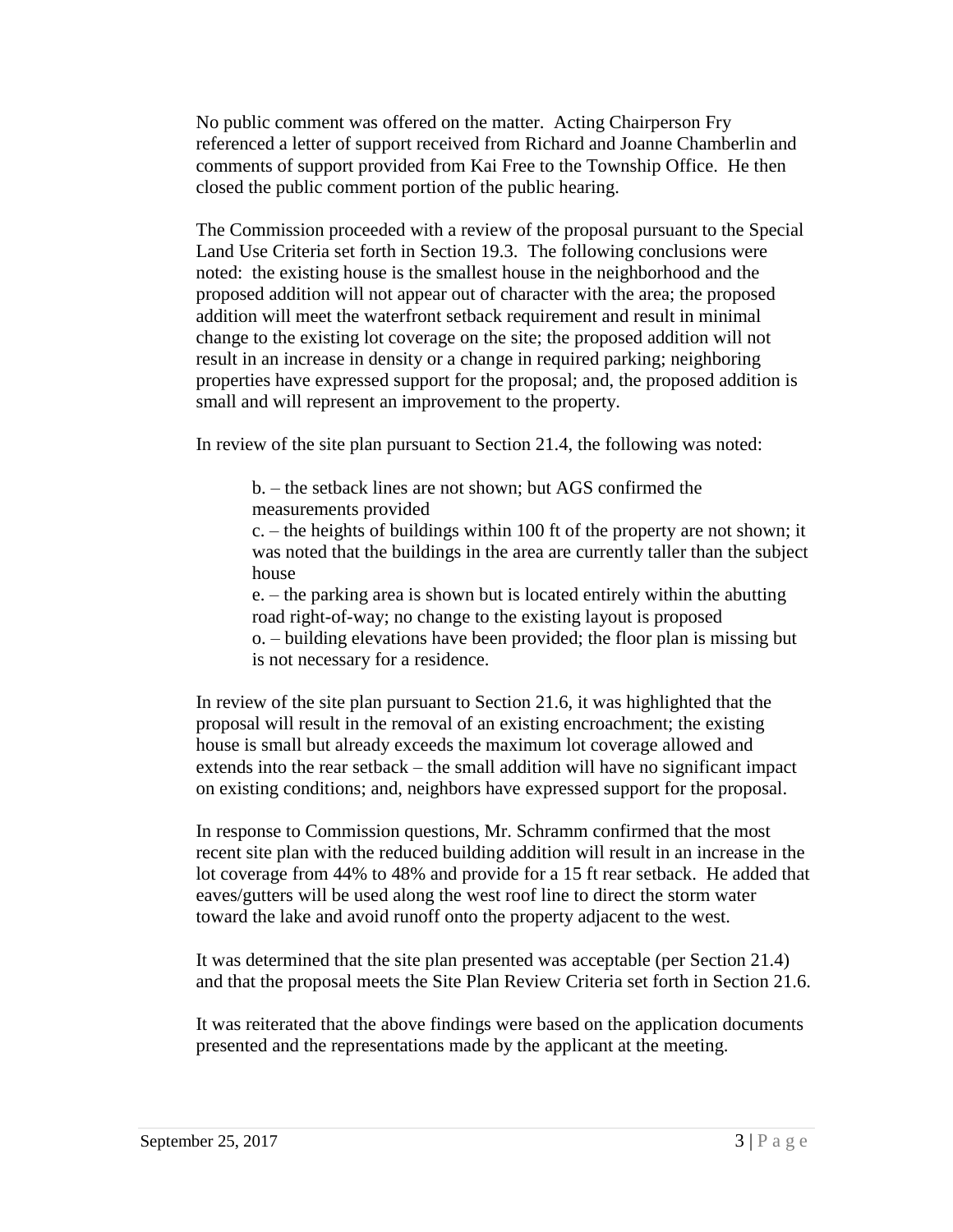Price then moved to grant Special Land Use Permit/Site Plan Approval for the proposed expansion of a nonconforming building based upon the review findings of Section 19.3 – Special Land Use Criteria and Section 21.6 – Site Plan Review Criteria, noting that the site plan presented was acceptable, with the information required by Section 21.4 B., C. and O. waived per Section 21.4 T., and subject to the following conditions:

- Variance approval from the maximum lot coverage and rear setback standards by the Zoning Board of Appeals.
- The inclusion of eaves/gutters along the west side of the roof of the addition to prevent storm water runoff onto the property adjacent to the west.

Pierce seconded the motion. The motion carried unanimously.

2. Section 16.7 A. 3. – Depth to Width Ratio Requirement

Attorney Thall stated that Section 16.7 A. 3. establishes a 4 to 1 depth to width ratio requirement for both lots and parcels (of less than 10 acres in area). He explained that a depth to width ratio requirement is already set forth in the Land Division Act and Ross Township's Land Division Ordinance and that there is no need to establish such a requirement in the Zoning Ordinance as well. He added that it is unusual to apply a depth to width ratio requirement to platted lots, so deleting Section 16.7 A. 3. would also correct that application.

Attorney Thall added that the depth to width ratio requirement in Ordinance #138 should be modified from 3 to 1 to 4 to 1, to be consistent with the Land Division Act. He noted that such an amendment would be the responsibility of the Township Board given that Ordinance #138 is a general ordinance.

Commission members agreed to schedule the public hearing for the amendment of Section 16.7 A.3. for the October Planning Commission meeting.

# UNFINISHED BUSINESS

1. Discussion – Placemaking/Destination Zoning

Acting Chairperson Fry referenced Planning Commission discussion in September regarding the use of the PUD option allowed by the Michigan Zoning Enabling Act to foster 'destination-based' land use, such as a ski resort, vs. the establishment of a 'recreation district'. He noted that Harvey was directed to develop outlines of an overlay district approach and a PUD approach for addressing resort and recreational-type facilities (destination land use) to give clarity to the vision on how these approaches would work and allow for comparison between the two.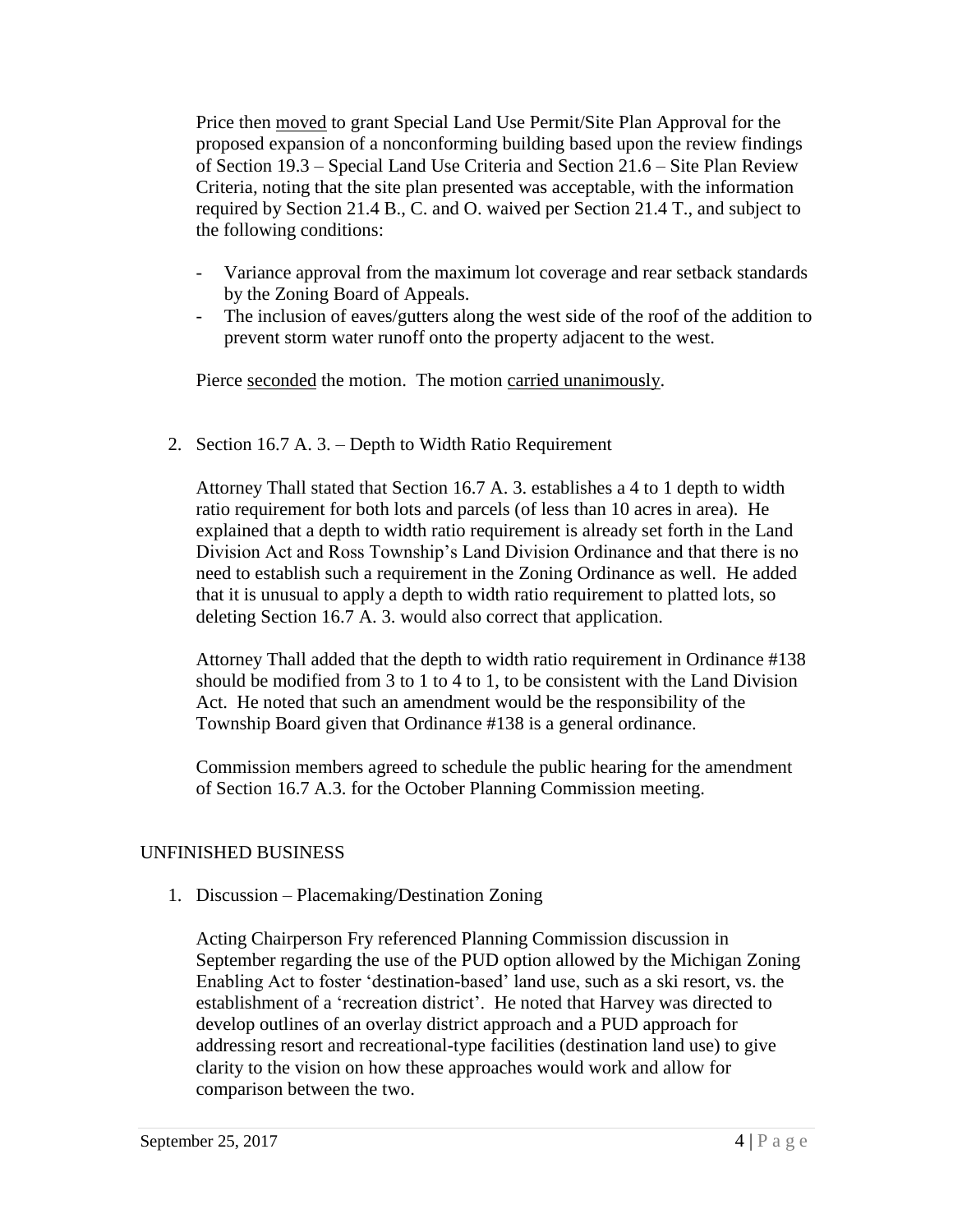Harvey distributed an outline for a Recreation & Resort Overlay District and provided an overview of its distinctions from a PUD approach.

Lengthy Commission discussion ensued wherein it was noted that the outline and presentation were helpful in answering the questions posed in September. It was agreed that the outline should be provided to absent Commission members and scheduled for continued discussion in October.

2. Watershed Protection Strategies

Planning Commission members agreed to continue to consider the matter 'on hold' at this time.

3. Sign Ordinance

Harvey and Thall reported that MTA's model ordinance has not yet been released and that the review of draft sign ordinance remains on hold.

# REPORT FROM TOWNSHIP BOARD

Price reported the following:

- The Township Board expressed unanimous support at the September 12, 2017 meeting for the establishment of an assessment district to provide needed road improvements within the Township.
- The public hearing on the assessment district has been scheduled for October 10, 2017.
- An update on recent bills introduced on the topic of 'vacation rentals' was given. Attorney Thall noted that the identified impacts of short term rentals can be addressed through nuisance ordinances. He also explained the concept of a 'rental registration ordinance' and the ability to use related registration fees for the enforcement of the ordinance.

# REPORT FROM ZONING BOARD OF APPEALS

Gale stated that the Zoning Board of Appeals met on September 6, 2017 and considered an appeal of an interpretation made by the Township Zoning Administrator that Section 22.8 A., Zoning Ordinance does not allow splitting out a nonconforming platted lot that is part of a 'zoning lot' to stand as a separate buildable lot. He noted that the Zoning Board of Appeals moved to accept the interpretation of the Zoning Administrator.